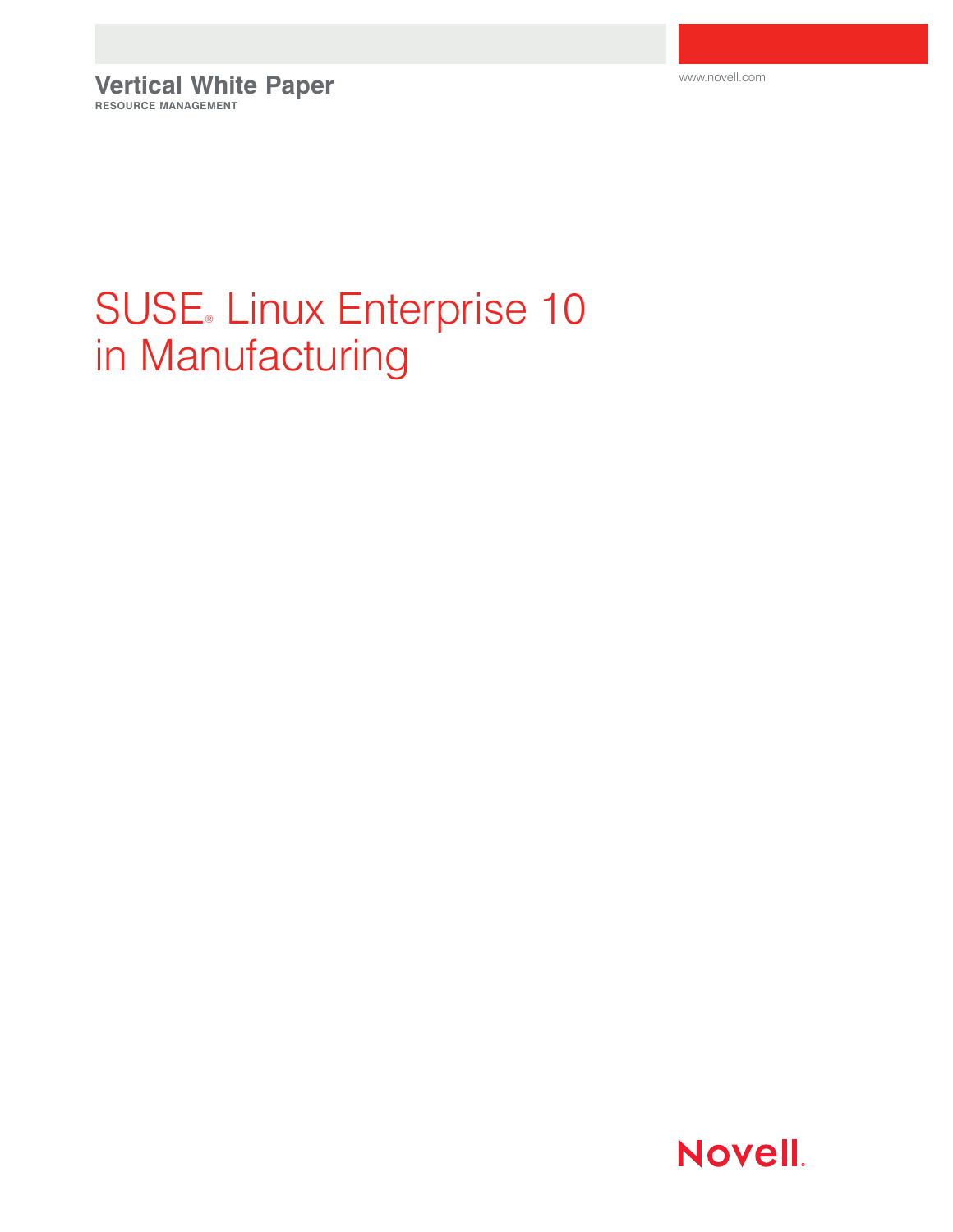**Table of Contents:**

- **2** . . . . . Simplify, Secure and Consolidate Your Enterprise from the Data Center to the Shop Floor
- **2** . . . . . Delivering Mission-critical IT Services within the Manufacturing Industry
- **4** . . . . . Why Now is the Time for Linux in Manufacturing
- **6** . . . . . Making an Impact with SUSE Linux Enterprise in Manufacturing
- **11** . . . . . Why Manufacturers Should Choose Novell for Linux
- **12** . . . . . Conclusion

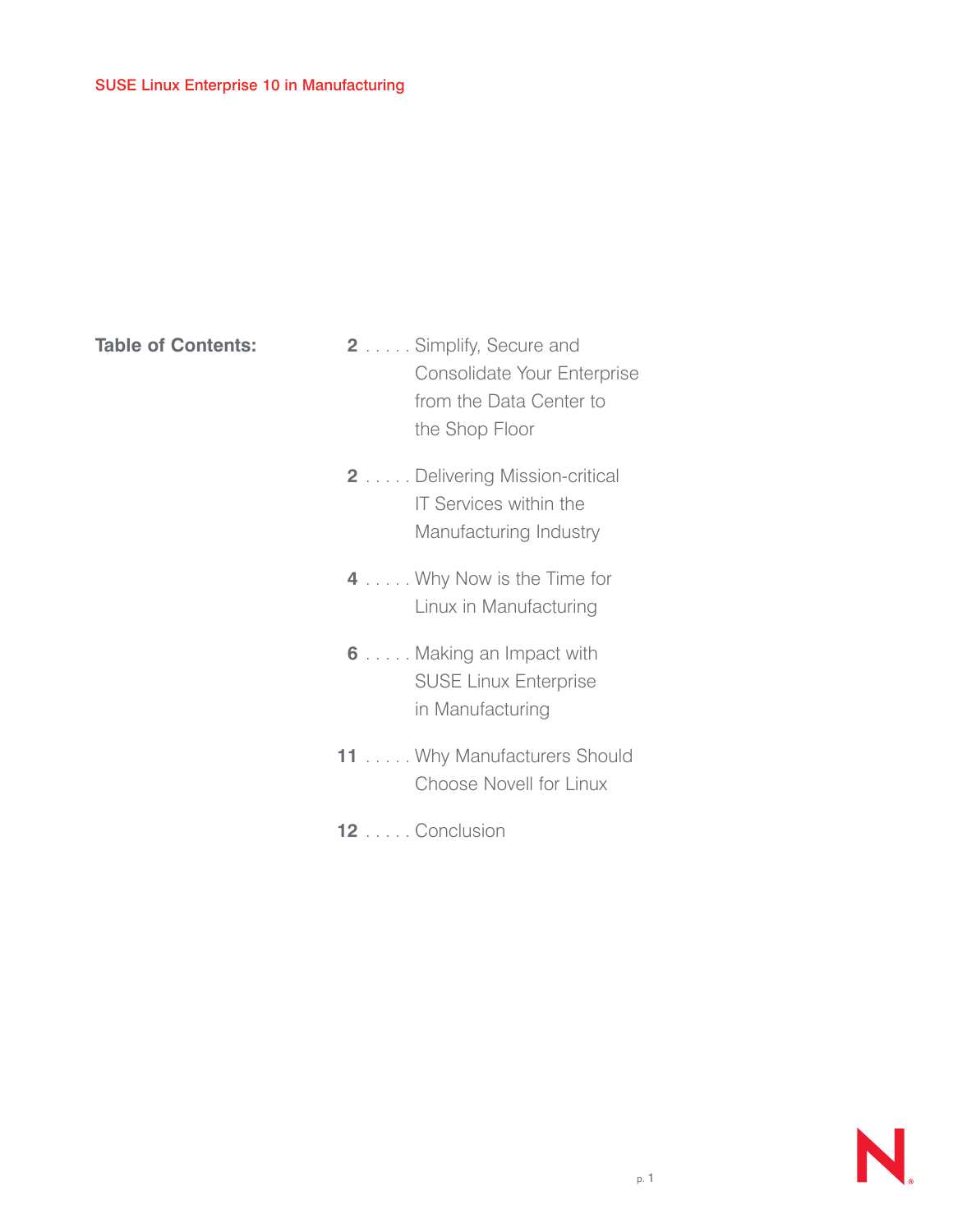# Simplify, Secure and Consolidate Your Enterprise from the Data Center to the Shop Floor

SUSE Linux Enterprise Server integrates the Xen hypervisor for virtualization, so you can organize your IT infrastructure just as your operations group organizes your production environment.

#### Delivering Mission-critical IT Services within the Manufacturing Industry

As a manufacturer, you face an extremely challenging, competitive environment. Globalization, mergers and acquisitions and rapid innovation pressure you to drive new products to market faster and at lower costs. To maintain your competitive advantage and ensure sustainable growth in this environment, you need to:

- *Reduce cycle times through better business processes*
- *Decrease time-to-market*
- *Increase security for collaboration and compliance*
- *Provide high-availability business infrastructure applications*
- *Allow authorized users secure, reliable, any-time-access to enterprise applications*

SUSE® Linux Enterprise Server from Novell® enables you to deliver mission-critical IT services—with enhanced security and reduced costs—while improving data center reliability and performance.

#### *Introducing SUSE Linux Enterprise 10*

SUSE Linux Enterprise 10 is the Platform for the Open Enterprise™. Novell designed SUSE Linux Enterprise to be the best-engineered, lowest-cost and most interoperable platform for enterprise computing. From the desktop to the data center, only SUSE Linux Enterprise 10 offers a complete open source platform for the mission-critical applications that drive your business.

The SUSE Linux Enterprise 10 platform comprises the following components:

- SUSE Linux Enterprise Server. *The most reliable, secure and scalable Linux operating system designed for the most critical data center workloads—such as your Oracle\* or SAP\* enterprise deployments.*
- SUSE Linux Enterprise Desktop. *The best Linux desktop operating system for businesses today. Its flexible design enables both fixed-function deployments and highend computing—enabling you to use one operating system across your factory floor workstations and engineering departments. SUSE Linux Enterprise Desktop is the first Linux\* desktop to give the basic office worker complete office functionality, interoperability features and productivity improvements—providing you with a new, viable solution for substantially reducing desktop total cost of ownership (TCO).*
- Novell Customer Center. *One location to obtain support, updates and renewals for all your SUSE Linux Enterprise product subscriptions.*

Novell also offers a powerful set of tools (including YaST, AutoYaST, Novell AppArmor™ and Novell ZENworks® Linux Management) that simplify server administration, application deployments, application security and overall systems management. These tools reduce the cost of managing and integrating your network. In addition, SUSE Linux Enterprise Server integrates the Xen\* hypervisor for virtualization, so you can organize your IT infrastructure just as your operations group organizes your production environment based on demand. The result is higher levels of consolidation and server utilization.

#### SUSE Linux Enterprise 10 Increases Benefits with Virtualization

Two major new developments will have a dramatic effect on virtualization technology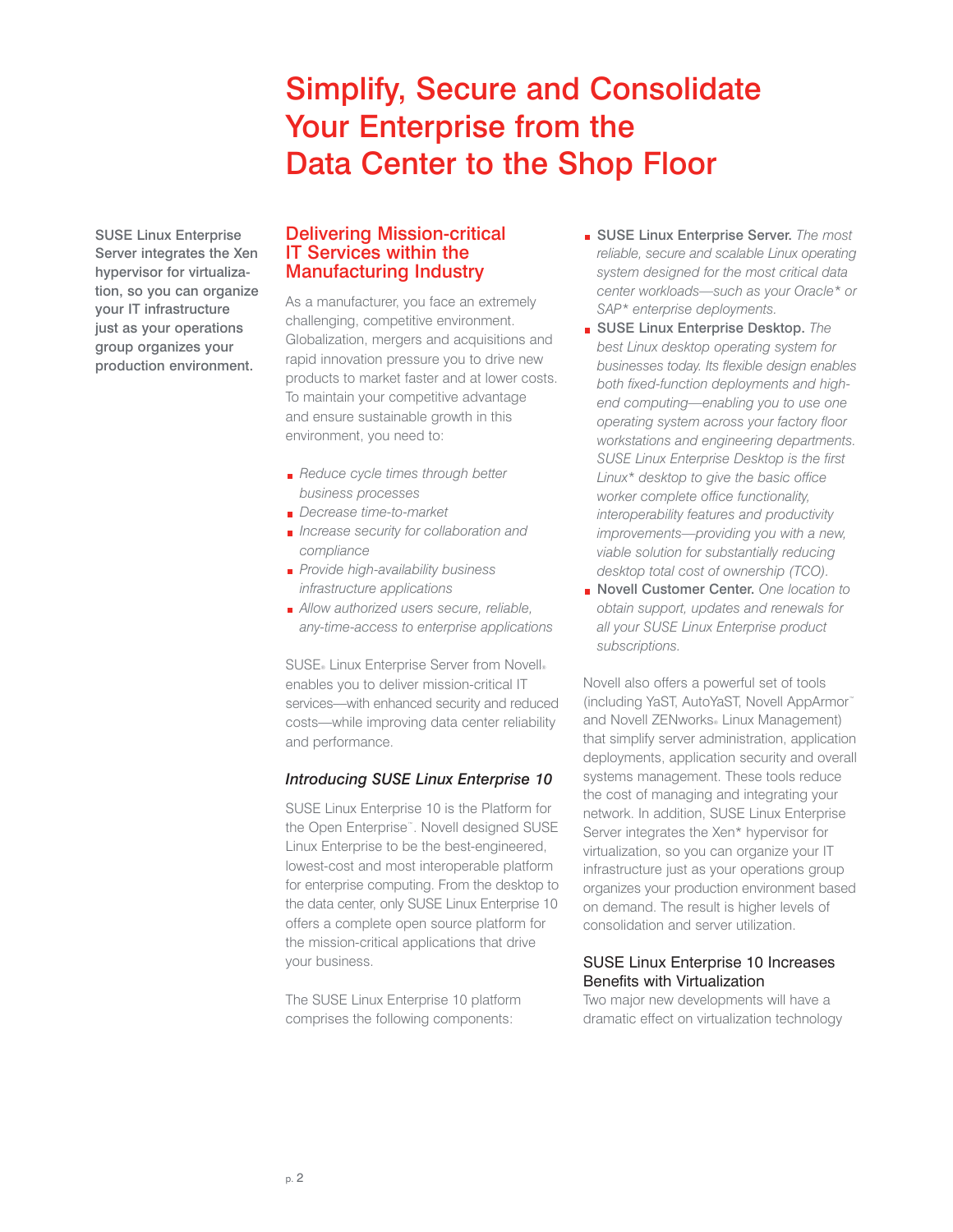adoption. On the hardware side, x86 architecture-based microprocessor manufacturers have released a new generation of chips that support virtualization natively. On the software side, the open-source Xen hypervisor virtual machine technology has eliminated much of the performance impact associated with the mediation layer of full virtualization and software emulation. Xen also drives down the overall cost of virtualization.

Novell expertise and technologies will play prominent roles in virtualized data centers. SUSE Linux Enterprise 10 continues to lead the way in data center virtualization, with support for both x86-based processors and mainframes. In addition, Novell is the first enterprise Linux vendor to ship Xen as part of its distribution.

Virtualization offers you impressive new levels of resource utilization and improvements in availability, manageability, scalability, performance and application security. By employing

virtualization technology, you can decouple software from hardware to pool IT resources. Although virtualization technology has many uses in corporate infrastructure computing, you can gain advantages in two main areas: consolidating hardware and increasing utilization of your compute capacity.

Like many manufacturers, you likely have an abundance of home-grown or legacy applications. You can now use virtualization to consolidate them on less expensive commodity hardware without having to rewrite old applications. You can simply run your applications as guests on your new hardware running SUSE Linux Enterprise Server. In addition, engineering environments have often overextended computing capacity as a function of the application types and versions they are running. With virtualization technology, you can substantially increase compute-capacity utilization by using the same hardware to run multiple applications independently.

SUSE Linux Enterprise 10 continues to lead the way in data center virtualization, with support for both x86-based processors and mainframes.



*Figure 1. The Xen architecture enables virtualized operating systems to talk directly to hardware, with minimal impact on performance.*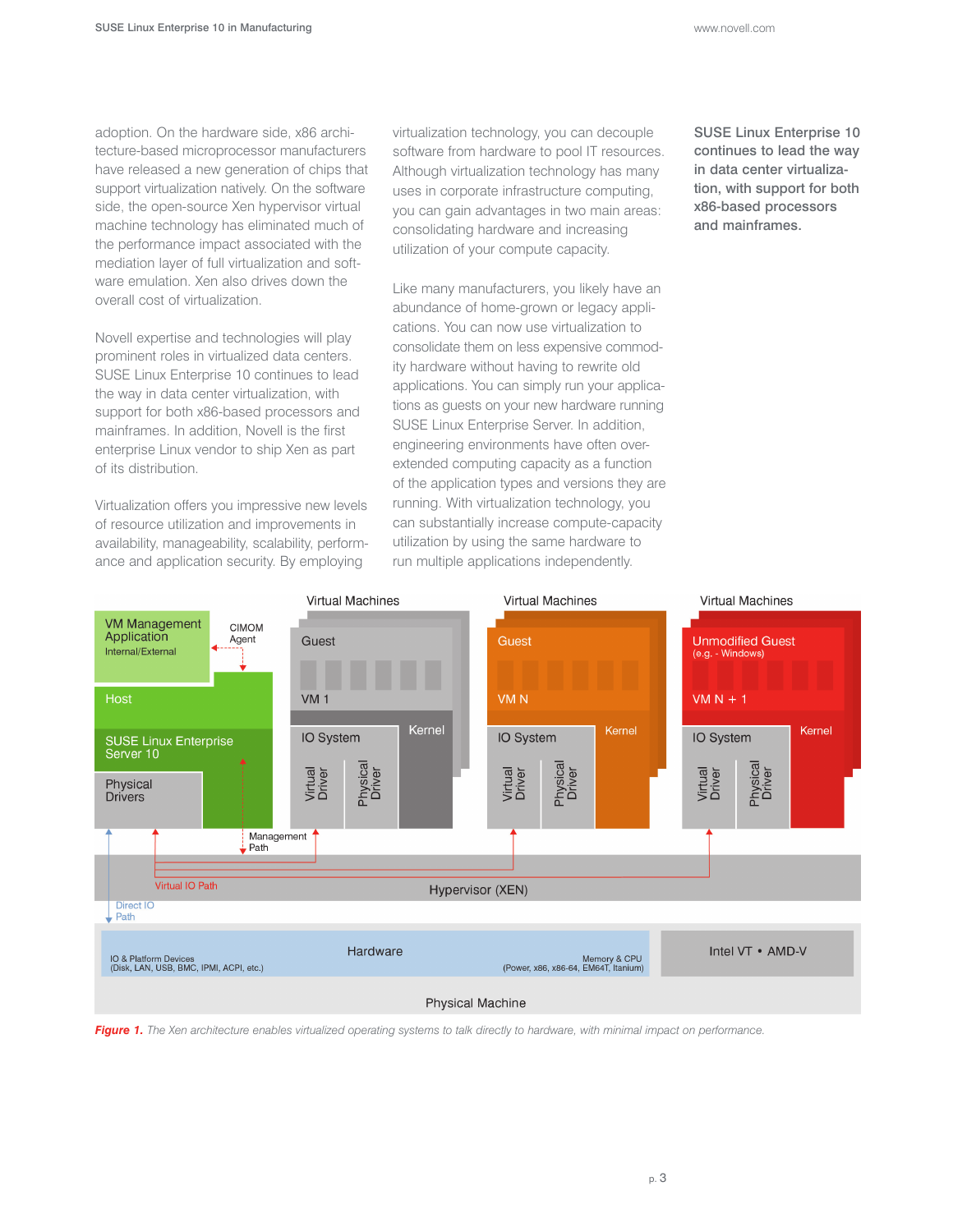Manufacturers cannot afford to delay Linux deployment any longer. Highly competitive industries—such as retail and financial services—have embraced Linux as a way to stave off competitive pressures and re-think the way that IT will help grow their businesses.

By choosing SUSE Linux Enterprise Real Time for your deterministic computing needs, you can configure a modular, rich system that helps you consolidate servers, reduce costs and consistently achieve high quality of service.

You can also combine the Xen hypervisor offered in SUSE Linux Enterprise Server 10 with next-generation chips that support virtualization natively. For highly qualified environments, you can deploy as many fully virtualized machines as you need under one qualification.

#### *Introducing SUSE Linux Enterprise Real Time*

SUSE Linux Enterprise Real Time is an industry-standard, real-time version of Linux for Intel- and AMD-based multiprocessors. This platform, an enriched distribution of the SUSE Linux Enterprise kernel from Novell, provides you with guaranteed performance in time-critical environments for hardwarein-the-loop simulations, data acquisition or process control. Key features—including CPU shielding, kernel preemption, low latency and priority inheritance—help you achieve sustainable, hard real-time performance on Linux. You can also rely on capabilities that improve quality of service and enable a service-oriented infrastructure. These features include distributed shared memory, Xen virtualization and real-time cluster file systems, all of which SUSE Linux Enterprise Real Time enhances significantly with its low latency and deterministic processing.

By choosing SUSE Linux Enterprise Real Time for your deterministic computing needs, you

can configure a modular, rich system that helps you consolidate servers, reduce costs and consistently achieve high quality of service. SUSE Linux Enterprise Real Time also supports Concurrent's powerful NightStar\* tools for debugging and analyzing complex, timecritical Linux applications.

#### Why Now is the Time for Linux in Manufacturing

Drivers such as the Internet boom, Y2K, the growth of enterprise resource planning (ERP) and the lack of wide-area networks (WANs) led to decentralized infrastructures and excess operational costs. These costs rise as you factor in underutilized servers and redundant support organizations deployed at each site. To a manufacturer looking to make your business lean, this is unacceptable. To innovate and get your products to market faster than ever before, you need to reduce operational costs and automate management—even at remote sites—while increasing security and ensuring agility. This means making smart choices in base infrastructure technology. Manufacturers cannot afford to delay Linux deployment any longer. Highly competitive industries—such as retail and financial services—have embraced Linux as a way to stave off competitive pressures and re-think the way that IT will help grow their businesses. Manufacturers have lagged behind this wave but can now leverage the proven successes of their counterparts in these industries.

Numerous leading-edge manufacturers are using Linux throughout their enterprises from the data center to the shop floor. By replacing costly UNIX\* or Microsoft\* Windows\* deployments with Linux, you, too, can significantly reduce costs and improve system performance. Following is a closer look at specific areas where Linux can provide you an advantage.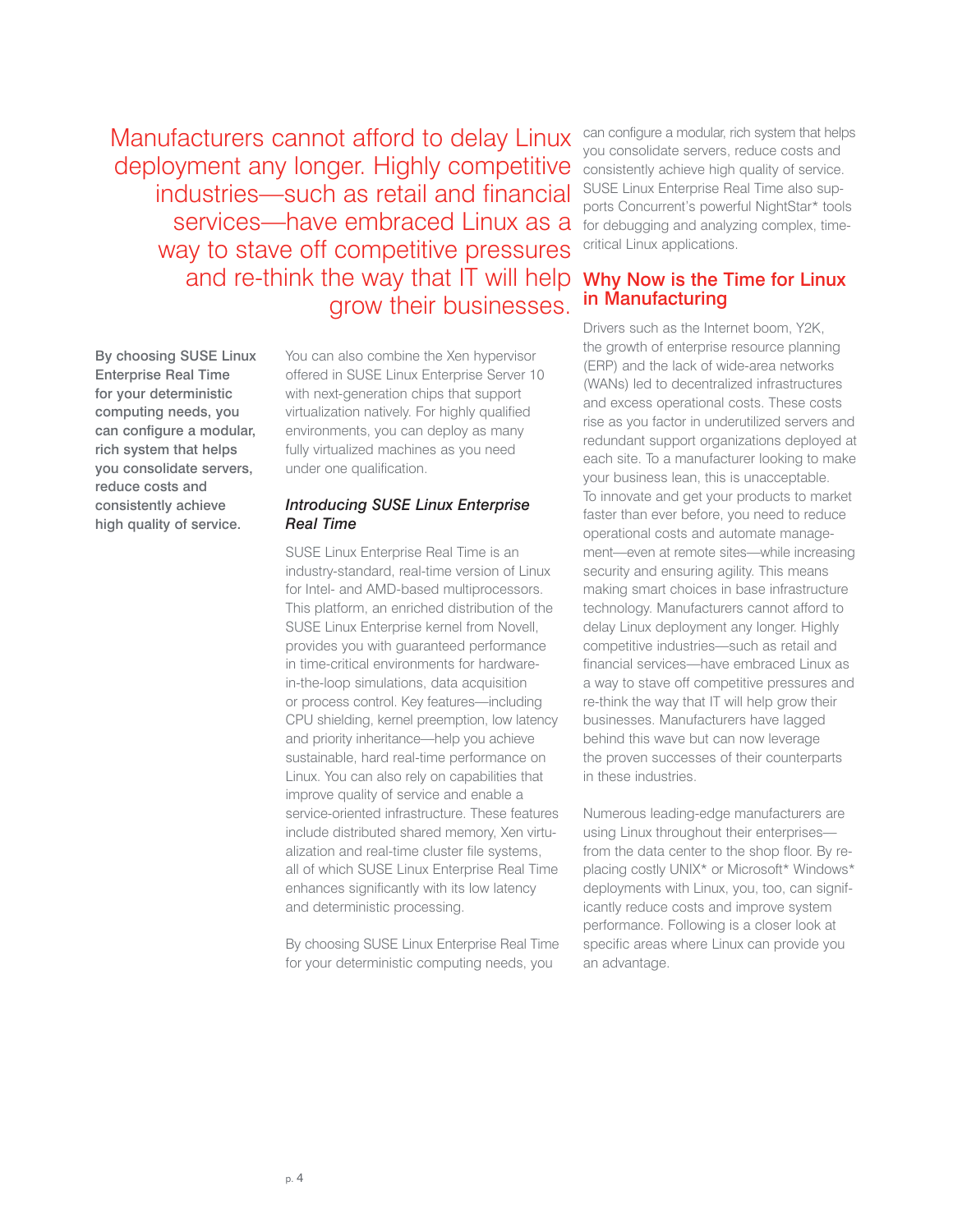#### *Replacing UNIX with SUSE Linux Enterprise Server*

Manufacturers have many areas of opportunity for UNIX replacement because they often run numerous legacy applications. These may be older, home-grown enterprise applications established before enterprisewide enterprise resource planning (ERP) systems, or they may be green-screen applications used on the shop floor or in warehouse environments. These applications typically run on UNIX, and if you upgraded any of these as recently as five years ago, you likely did so on UNIX. The problem is that you kept the high cost associated with UNIX. Today, you can eliminate those excess hardware costs and high maintenance fees by deploying low-cost, high-performance commodity hardware running a highly stable and scalable enterprise-class Linux operating system. If you are considering migrating homegrown or legacy applications to Linux, there are many skilled Novell partner consultants who can help with the move. For specialized in-house or heavily customized applications, the similarity of Linux to UNIX helps to reduce the complexity of application re-writes.

In addition, many essential but simple application deployments—including Web, e-mail, file and print—are still running on UNIX in manufacturing enterprises today. By migrating your application infrastructure to Linux systems, you can achieve the same levels of performance, reliability, scalability and security with much lower annual investment.

Many mission-critical enterprise applications—such as ERP, customer relationship management (CRM), product life cycle management (PLM) and enterprise databases—

require a robust, data center-grade operating system. SUSE Linux Enterprise Server is the number one Linux operating system for the mainframe today. It is the best-engineered, most secure and most scalable enterpriseclass Linux operating system on the market. SUSE Linux Enterprise Server has achieved evaluation assurance level 4+ (EAL 4+) security certification and is the Linux operating system of choice for the top supercomputer in the world, the IBM\* Blue Gene of Lawrence Livermore National Labs. You can deploy Linux on all major enterprise hardware architectures, including x86 and x86-64 servers, clusters, blades, grid environments and mainframes. For new deployments or IT initiatives, Linux is often the preferred operating system.

#### *Replacing Windows with SUSE Linux Enterprise Server*

Although replacing Windows servers and desktops requires slightly different considerations from that of UNIX replacement, the virtualization technology possible with SUSE Linux Enterprise Server makes the prospect of running Windows-based applications on Linux servers viable and economical.

You should consider moving from Windows to Linux in the following areas:

- *File and print servers*
- *Web servers*
- *E-mail servers*
- *Shop floor servers*
- *Engineering desktops*
- *Desktops for sales support functions, such as customer service representatives and accounts payable/receivable managers*

# 6

"With Novell, we are able to deliver enterprise Linux solutions at midmarket realities. We built a solution for Success Apparel based on the principles of virtualization, open technology and disaster recovery everything needed to survive as a business in the 21st century."

**Francis Poeta** *President* P&M Computers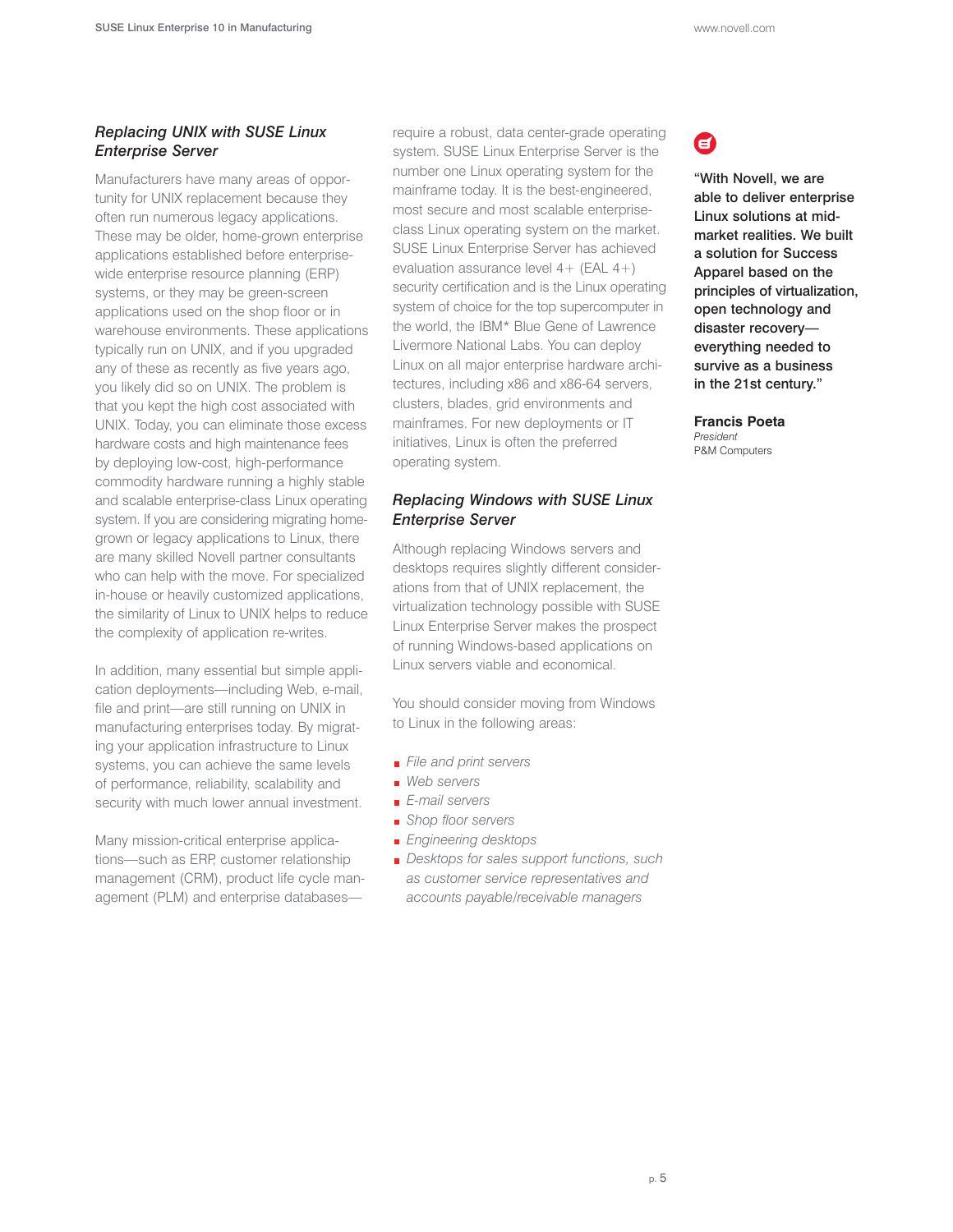### (E)

"We operate in an industry with small margins, so any savings from technology goes straight to the bottom line. Because our new environment is so much more stable and manageable than before, we have more time to spend finding new ways for technology to make a difference to our business."

#### **Steve Golub**

*Manager of Operations* Success Apparel

#### Success Apparel Realizes Significant Benefits by Moving from Microsoft Windows to SUSE Linux Enterprise Server

Based in New York, Success Apparel is a leading children's apparel manufacturer, selling merchandise to a variety of retailers, including Wal-Mart, Target, Kohl's and JCPenney. Before moving to a new corporate location, Success Apparel sought a new and reliable infrastructure to accommodate a smaller data center. Success Apparel consulted with P&M Computers, Inc., a Novell Gold Partner in New Jersey specializing in Linux, who suggested creating a virtual infrastructure with SUSE Linux Enterprise Server and VMware\*.

By moving from a Windows environment to SUSE Linux Enterprise Server running VMware, Success Apparel consolidated its servers by more than 50 percent. Consolidation greatly reduced the company's total cost of ownership, significantly reduced the amount of space needed in its data center and freed up considerable amounts of time for IT staff to concentrate on other projects. Consolidation also reduced administration time by 25 percent since the IT staff no longer needed to install regular patches and re-boot servers.

#### Making an Impact with SUSE Linux Enterprise in Manufacturing

Whether you run your company's internal Web site, customer portal, ERP system or Oracle database, Novell can help you reduce cost and complexity.

#### *In Your Corporate Data Center*

You're now on the other side of the globalization wave that led to your company's aggressive expansion. Today, you're focused on IT resource rationalization throughout your enterprise without compromising application uptime and IT security. You require the flexibility and agility that will take you into the future, allowing you to grow your infrastructure in proportion to your business needs. As a manufacturer, you are especially vulnerable to IT risk given the large number of access points you have extended to various networks. For this reason, security-minded IT professionals in your enterprise are constantly burdened with patching systems and

implementing costly countermeasures against threats to corporate data and information assets. Novell helps you reduce costs, improve system performance and utilization and increase security and management through a combination of software and services designed for today's data center needs. If you are still running your edge servers and infrastructure workloads on UNIX, then you should consider switching to SUSE Linux Enterprise Server, especially since typical UNIX-based systems are expensive and inflexible, with applications tied to specific hardware. You'll be able to replace your expensive UNIX boxes and infrastructure with a rugged enterprise-class operating system that delivers reliability, scalability and security—and saves you money. In addition, if you are considering a refresh of your ERP systems, this is an ideal time to examine the underlying operating system for your ERP applications. By moving to Linux, you can save significant money on both software and hardware.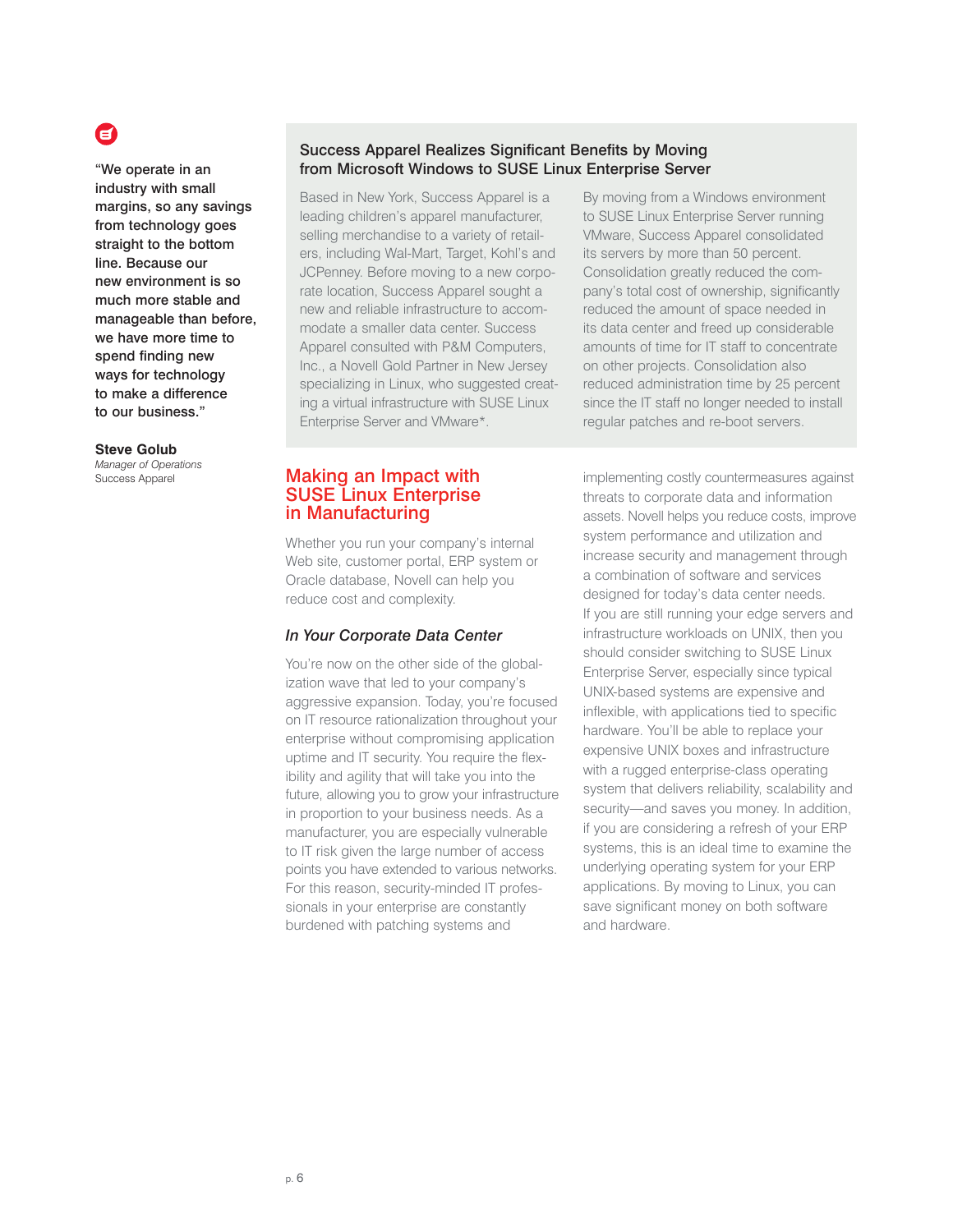#### *In Your Design and Engineering Environment*

Like many manufacturers, you are always looking for ways to decrease the cost and increase the speed with which you design and engineer your products. In other words, you need to shrink the product life cycle. The applications your engineers use and the infrastructure they employ largely determine their cost-to-speed ratio. Your IT managers likely do not make infrastructure decisions that coincide with engineering priorities. Although most IT managers are continuously looking for ways to increase IT utilization in the data center, this objective has not traditionally aligned with engineering's need for application speed and isolation. Engineers have been turning to Linux for years as a high-performance, low-cost alternative for their high-end computing needs. If you are not driving the IT decisions for your engineering environment, it's time to engage with your engineering peers in a dialogue. Everyone benefits when engineering is covered with the same enterprise solution guarantees that extend to all other parts of the enterprise.

### Engineers have been turning to Linux as a high-performance, low-cost alternative for their high-end computing needs.

Computational Servers and Clusters. *SUSE Linux Enterprise Server is a proven, mature Linux solution designed specifically to meet the demands of large enterprises and their specialized design and engineering departments. The solution meets these requirements by delivering UNIX-like performance and reliability on commodity blades and servers as well as high-end SMP hardware. It supports 64-bit processing, clustering and other high-performance, highavailability technologies. With scalability to 1,024 CPUs, more than 10 TB of physical memory, an automated installation system (AutoYaST), remote administration (Novell ZENworks Linux Management) and worldclass, enterprise-level support, SUSE Linux Enterprise Server is the operating system of choice for high-performance computing. Furthermore, with the new capabilities*

#### SUSE Linux Enterprise Server is the operating system of choice for highperformance computing.

# (⊟

"Our Oracle databases used to run on PA RISC servers. Now SUSE Linux Enterprise Server offers the same performance on Intel-based standard hardware. The price difference between these two alternatives is truly immense."

**Dietmar Stein**  *System* 

Phoenix Contact

#### Phoenix Contact Achieves Increased Database and SAP Performance with SUSE Linux Enterprise Server

Phoenix Contact manufactures electrical connections and automation technology and is one of Germany's most successful medium-sized enterprises. Seeking to improve its database platform, the company migrated its Oracle databases to run on SUSE Linux Enterprise Server. The results were impressive—substantially improved database availability and a drastic increase in the system's price/performance ratio. When looking to implement an enterprisewide ERP system Phoenix Contact selected SAP running on SUSE Linux Enterprise Server from Novell.

The migration to SUSE Linux Enterprise Server has been a turning point for Phoenix Contact. The company has dramatically improved its system performance and reduced administrative workload and costs significantly compared to the company's previous UNIX solution.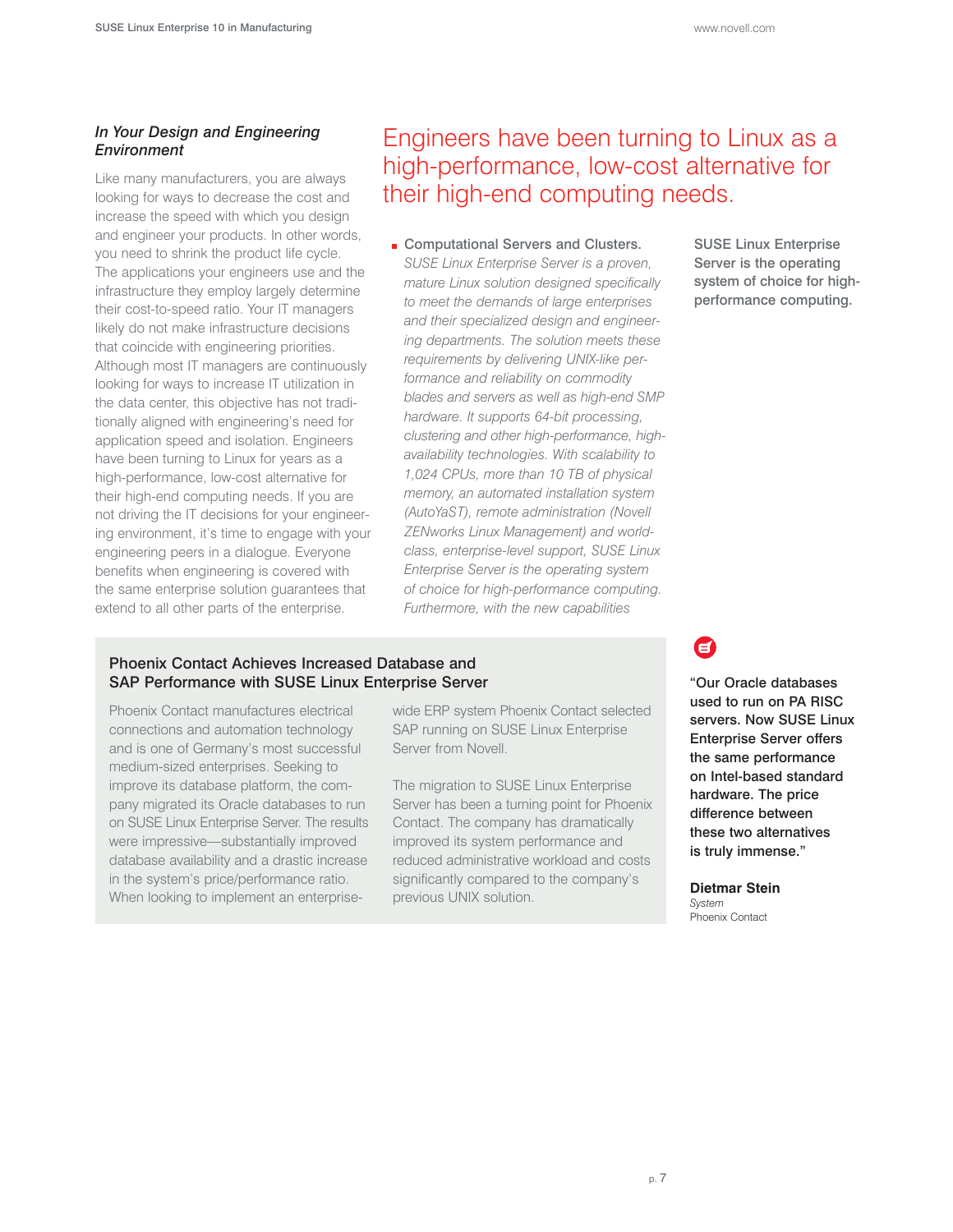With SUSE Linux Enterprise Desktop, your engineers can work from a single, UNIXlike workstation with the added security afforded by Linux.

As part of SUSE Linux Enterprise 10, Novell is delivering SUSE Linux Enterprise Real Time to offer guaranteed, ultra-low latency and repeatability to manufacturers.

*afforded by the Xen hypervisor included in SUSE Linux Enterprise Server, engineering can finally explore ways to optimize its compute-capacity utilization.*

- Engineering Desktops. *SUSE Linux Enterprise Desktop offers a much-awaited solution for engineers who have spent years working from dual workstations. Engineers typically have two workstations one for design or engineering tools running on UNIX or Linux—and one for their office tools (e-mail, calendaring and office suite) usually running on Windows. Maintaining UNIX desktops and Windows licenses is quite expensive, and both systems require excessively expensive hardware. Moreover, engineers often share your company's intellectual property through e-mail collaboration, which may be more vulnerable to malicious attacks when run through your Windows office and e-mail environment. With SUSE Linux Enterprise Desktop, your engineers can work from a single, UNIXlike workstation with the added security afforded by Linux. SUSE Linux Enterprise Desktop offers many new features that will excite your engineers, such as:*
	- High-end video driver support with enhanced 3-D graphics
	- Office interoperability
	- Hardware plug-n-play
	- Multilevel security
	- Mobility
	- Systems management
	- Software development tools
	- The ability to create clean-room environments

*SUSE Linux Enterprise Desktop comes with Novell AppArmor application security, YaST and AutoYaST installation tools as well*

*as Novell ZENworks Linux Management for remote patch and update management.* Engineering Laboratory Simulations. *As part of SUSE Linux Enterprise 10, Novell is delivering SUSE Linux Enterprise Real Time to offer guaranteed, ultra-low latency and repeatability to manufacturers. Engineering labs leverage the newest technologies for virtual prototyping and validation testing of new products. Many simulation programs, tests and process control systems require an ultra-low latency operating system in order to ensure realistic simulations or continuous data capture. Technologies such as dual-core multiprocessors and distributed computing in the engineering lab have impacted data latency. SUSE Linux Enterprise Real Time provides guaranteed, deterministic quality of service for realtime applications.*

Below are some examples of how manufacturers have been deploying both SUSE Linux Enterprise Server and SUSE Linux Enterprise Real Time in their design and engineering environments.

#### Areas to Consider SUSE Linux Enterprise 10 for Design and Engineering

- Computer-aided Engineering. *Manufacturers in the automotive, aerospace, defense and machinery industries use computer-aided engineering (CAE) to create higher-quality products through faster and more complete design iterations. With CAE, they can ensure their products comply with the ever-increasing regulatory demands that affect their designs. However, computer-aided engineering tools rely heavily on memory, computing power, and graphics capability to run complex computations. SUSE Linux Enterprise Server helps you successfully use CAE tools, allowing your design teams to:*
	- Easily take advantage of spare computing cycles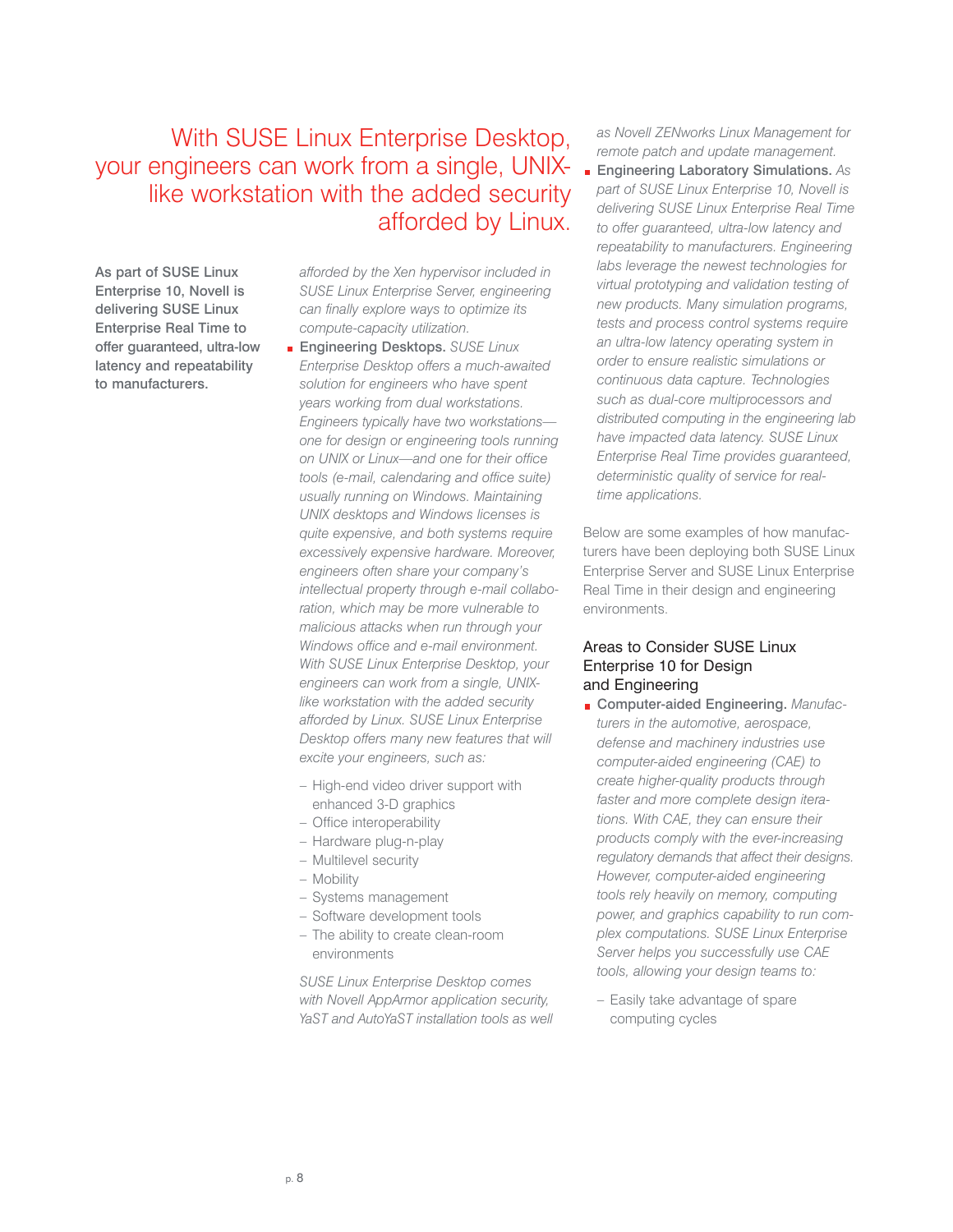- Increase and manage scale-out capacity to deal with computational requirements derived from more complex testing
- Increase scale-up capacity to capture whole models with visualization and simulations

*With SUSE Linux Enterprise Server, your IT managers can quickly and easily provide engineers with an operating system that scales with more processor power, greater amounts of memory, and faster graphics capabilities. In turn, your engineers can now focus on designing better products without worrying about whether the computing infrastructure can accommodate their needs.*

- Virtual Simulation. *Hardware-in-the-loop (HIL) simulation offers you a highly realistic simulation of equipment in a virtual operational environment. In order for these simulations to be realistic, they require a real-time operating system that guarantees deterministic processing in sub-second intervals. Novell offers SUSE Linux Enterprise Real Time to meet the needs of these specialized simulation programs.*
- **Electronic Design Automation.** In today's *Electronic Design Automation (EDA) indus-*

*try, there is constant pressure to design smaller and more complex integrated circuits, printed circuit boards and field programmable gate arrays. Electronics manufacturers are in a race to bring their products to market more quickly and sell them for less. The high cost of proprietary platforms, combined with growing performance limitations, has caused design engineers and EDA software vendors to adopt commercial enterprise Linux distributions. In fact, for the EDA market, Gartner, Inc. predicts that "Linux growth is projected to continue to be quite robust … at the expense of UNIX and NT operating systems."*†

*Novell makes all of the cost and performance advantages of Linux available to the EDA environment while providing a stable, wellmanaged and fully-supported enterprise platform. This includes making the latest Linux technology available in consistent, controlled, enterprise-ready distributions; providing a complete and mature ecosystem of service and support; offering a full stack of Linux products; and dedicating resources and talent to the specialized needs of the EDA industry.*

#### Audi AG Uses SUSE Linux Enterprise Server to Optimize Designs in Shorter Timeframes

Audi AG, one of the world's leading prestige car manufacturers, has more than 52,000 employees and produces and sells more than 829,000 vehicles annually. To accelerate design cycles and minimize physical prototyping costs, Audi makes extensive use of CAE and runs several large clusters of servers for high-performance computing. With engineers always striving to improve the detail and accuracy of modeling, there is constant pressure on the IT system to deliver more computing power.

Audi adopted SUSE Linux Enterprise Server for two separate solutions: one in crash simulation and one in aerodynamics and computational fluid dynamics. The improved price-performance delivered by SUSE Linux Enterprise Server running on a 64-bit architecture helps Audi run more detailed computational models within shorter timeframes. Design cycles can now include greater detail and more iteration, enabling engineers to optimize their designs without delaying the production start of new vehicles.

With SUSE Linux Enterprise Server, your IT managers can quickly and easily provide engineers with an operating system that scales with more processor power, greater amounts of memory, and faster graphics capabilities.

† *"Forecast: Electronic Design Automation, Worldwide, 2004–2009," Nancy Wu and Laurie Balch (2004)*

### E

"As well as reducing complexity on the software side, our choosing Linux means that we can select the best generic hardware from competing manufacturers—so we can achieve much better price-performance."

**Hans-Ulrik von Bülow**  *CAE-Methods*  Audi AG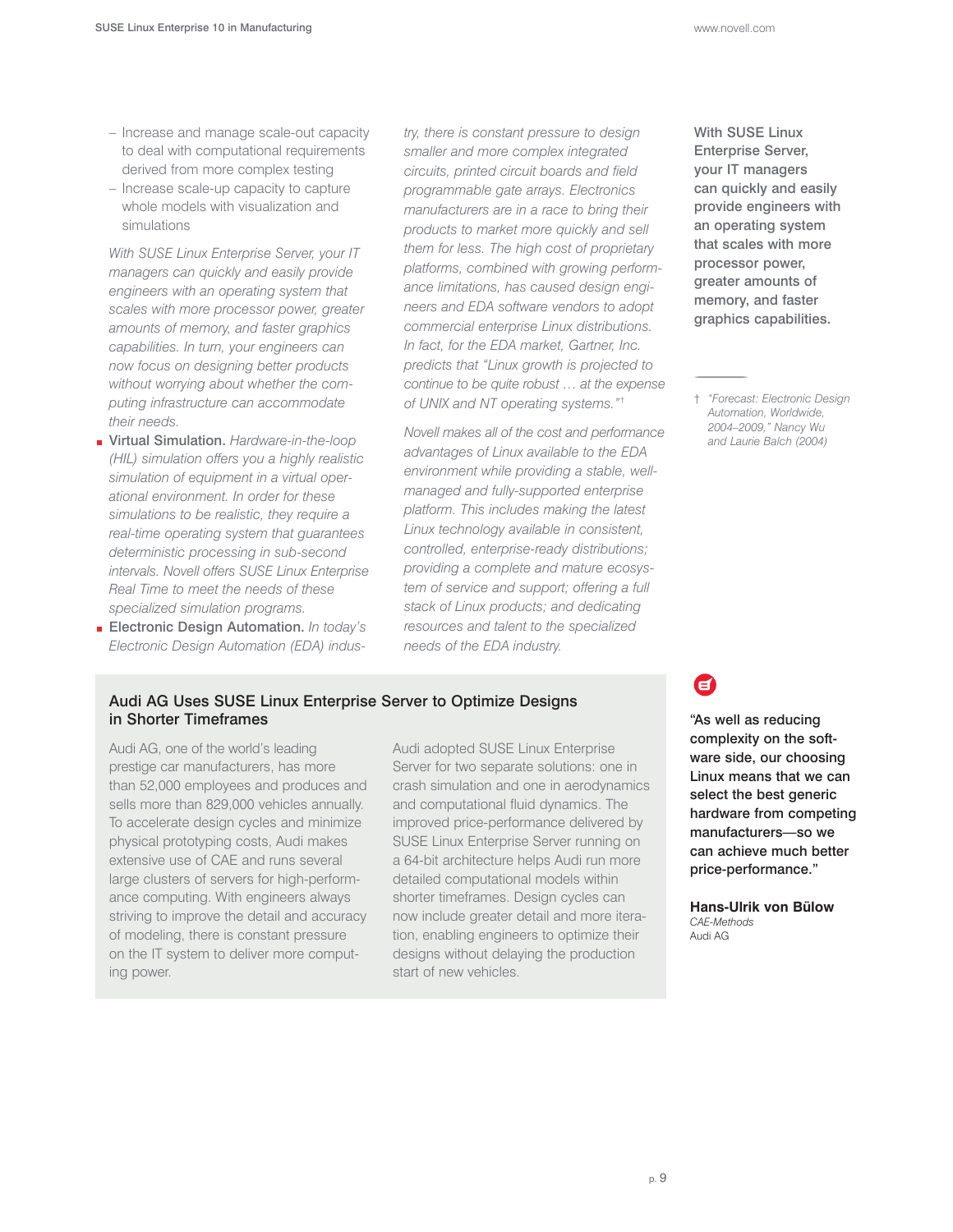# Ε.

"SUSE Linux Enterprise Server gave us great Opteron support right out of the box and will simplify our migration path with a better price and improved performance. We are heavily invested in Linux. Many of the other vendors we work with are excited that we've chosen SUSE Linux because they like working with the kernel. We haven't found any hardware that isn't compatible with SUSE Linux Enterprise Server."

**Mike Broxterman**  *Staff IT Engineer Manager*  Qualcomm CDMA Technologies

#### QUALCOMM Reduces Hardware Costs, Doubles Performance and Frees up IT Staff with SUSE Linux Enterprise Server

QUALCOMM CDMA Technologies (QCT), a QUALCOMM business unit, is the world's largest provider of 3G chipset and software technology. QCT decided to move much of its CDMA development to a 64-bit Linux platform to improve the performance of its EDA applications.

By migrating its EDA environment to SUSE Linux Enterprise Server on a 64-bit platform,

- QCT has reduced its hardware costs by more than 50 percent while doubling performance. A clean kernel simplifies customizations and has helped the company reduce the time spent on patches by nearly 50 percent, freeing up IT staff for more important projects. The ability to work in a 64-bit environment helps the company produce chips significantly faster and with the highest quality.
- Scientific Research and Development. *In a similar fashion, pharmaceutical, bio-tech and chemical companies are constantly looking for ways to accelerate research and development, improve data management and enable collaborative research. To achieve these objectives, IT decision-makers in these companies rely on their hardware and application providers for much of the technological innovation without much consideration for the impact that an operating system can have. SUSE Linux Enterprise 10 offers companies in the scientific industries the most cost-effective, secure and scalable operating system for both server and desktop computing for their R&D labs. In addition, since SUSE Linux Enterprise Server is the first to support virtualization-enabled chipsets, enterprises in these highly regulated industries can now deploy multiple instances of their software per re-qualified guest.*

#### *On the Factory Floor*

As a manufacturer, your success greatly depends upon the processes performed on the factory floor. By deploying SUSE Linux Enterprise Server on the shop floor, you gain the same efficiency you've realized in the data center and you add a low-cost, highly reliable operating system with all the additional security features you require.

Server-based, Thin-client Computing for the Shop Floor. *Most of your shop floor employees do not need the majority of features found in a thick client. And like many manufacturers, your organization may be striving to cut down on the risks of vulnerability and viruses inherent in thickclient usage. A server-based, thin-client solution moves applications and the entire desktop experience to a server-based computing model with thin-client devices or re-deployed PCs operating as thin clients. This solution meets your organization's specific functional needs while providing greater security on the factory floor at a lower cost. Manufacturers are employing SUSE Linux Enterprise Server and SUSE Linux Enterprise Desktop as robust solutions to deliver the reduced set of applications required by assembly line or warehouse workers.*

Real-Time Linux for Process Control and Test and Measure. *As with hardwarein-the-loop simulations, many of the process control and testing systems you have deployed on the shop floor require the deterministic quality-of-service features provided by a real-time operating system. SUSE Linux Enterprise Real Time offers manufacturers the highest performance real-time Linux for these applications.*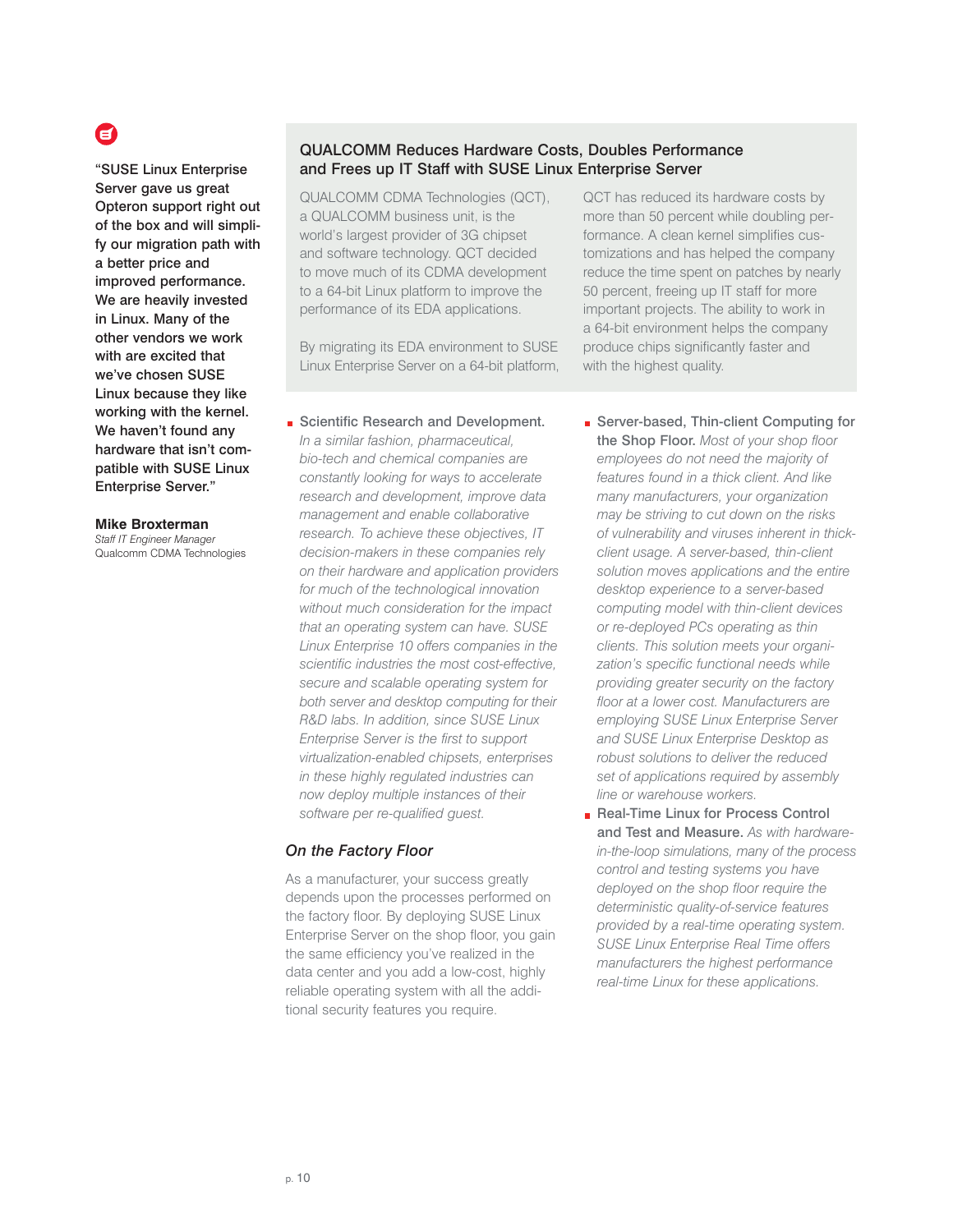#### *On the Desktop*

The best way to think about introducing Linux on the desktop is to consider the various segments of desktop users within your enterprise. Novell defines five types of desktop users: fixed function, transactional, technical, basic and power users. In manufacturing, these segments translate into the following types of users: shop floor or warehouse users, sales support, engineers, field sales and users in finance or accounting.

With SUSE Linux Enterprise Desktop, you benefit in the following areas:

- *Cost*
- *Power*
- *Manageability*
- *Usability and interoperability*
- *Security*

And, SUSE Linux Enterprise Desktop is an ideal solution for the following users in a manufacturing organization:

- Factory/warehouse workers. As a factory *or warehouse workstation, SUSE Linux Enterprise Desktop offers simplified management and remote control as well as application level security, a built-in firewall and lock-down features for increased security of highly sensitive information.*
- Sales and sales support representatives. *The usability and productivity features incorporated into SUSE Linux Enterprise Desktop offer customer service representatives and field sales personnel unique advantages. These features provide important productivity and interoperability enhancements, including desktop-wide integrated search, advanced 3-D graphics, animated desktop navigation (such as single-command tiling of applications and multiple desktop environments), interoperability with Microsoft Office\*; plug-and-play, enhanced mobility features and multimedia*

The features in SUSE Linux Enterprise Desktop will transform the way your office workers interact with their desktop environments.

*support. In essence, the features in SUSE Linux Enterprise Desktop will transform the way your office workers interact with their desktop environments. They will have a more enjoyable experience while improving their efficiency and productivity.*

Engineers. *The performance and interoperability features in SUSE Linux Enterprise Desktop offer engineers the ability to finally consolidate their desktop PCs with their engineering workstations. This consolidation not only produces substantial cost savings in terms of freed up hardware and reduced license costs, but also greatly impacts an engineer's daily productivity. By consolidating on one workstation engineers can be more responsive and also potentially become truly mobile.*

#### Why Manufacturers Should Choose Novell for Linux

#### *Novell Support*

Novell provides organizations of all sizes with the technical services they need to define and achieve their specific objectives. Our professional and customizable services are customer-focused—not product-driven and backed by more than 20 years' experience in building and supporting technical solutions for multivendor, global enterprises. Regardless of the platform mix in your environment, our global technical support team the largest offered by any Linux vendor provides the support you need. From awardwinning self-support options to management partnerships with Novell, we will help you find the level of support that meets your needs and fits your budget.

SUSE Linux Enterprise Desktop offers simplified management and remote control as well as application level security, a built-in firewall and lock-down features for increased security of highly sensitive information.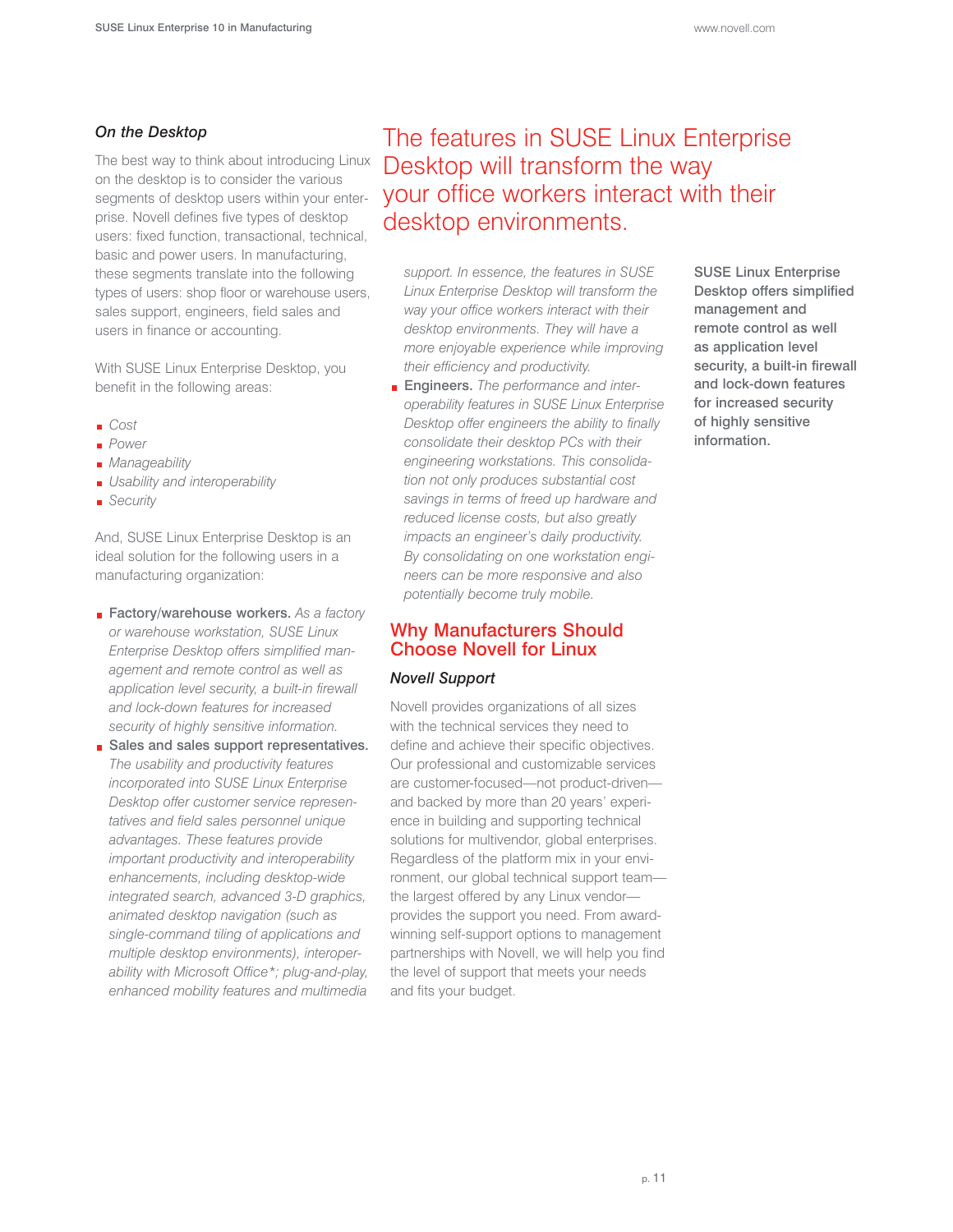Only SUSE Linux Enterprise Server offers an open, scalable, high-performance solution that comes with application security,

#### **Supporting your critical applications**

Many of the software applications that you run today are supported on SUSE Linux Enterprise Server. Examples include:

- SAP
- Oracle
- Siebel
- WebSphere
- Symantec/Veritas
- VMware
- BEA
- Egenera
- mySQL
- **Legato**
- **BM** Tivoli
- **BM** Rational
- Cadence
- Synopsys
- **Mentor Graphics**
- **UGS**
- QAD
- CA / Netegrity
- **Abaqus Fluent**
- CD-Adapco
- Cape Systems
- Open Terra

The entire SUSE Linux Enterprise 10 platform is backed by the award-winning Novell global support team, which has a proven track record of excellence:

- *Ranked number one for support by* VARBusiness
- *Achieved Support Center Practices (SCP) Certification—the only Linux vendor to do so*
- *Received Service and Support Professionals Association (SSPA) Star Finalist Award 2005*
- *Resolves 65 percent of all calls within five minutes*
- *Staffs 11 major global support centers, with 800 Linux-trained engineers available 24x7x365*

All products inside of SUSE Linux Enterprise 10 also seamlessly integrate with Novell Customer Center so that customers and partners can easily manage their subscriptions and support entitlements. This integration ensures uninterrupted access to software updates and security patches.

#### *Global Ecosystem of Partners*

With more than 1,300 members in the Novell Technology Partner program, we offer a robust network of industry partners who stand ready to help you get the most from your Novell investment. Of the technology partner products available today, more than 1,800 are certified on SUSE Linux Enterprise and 2,400 are certified on other Novell products. We have long-standing partnerships with leading independent hardware and software vendors, and we have forged partnerships with prominent open source independent software vendors.

#### **Conclusion**

SUSE Linux Enterprise is the Platform for the Open Enterprise. It includes SUSE Linux Enterprise Server, which is designed to handle mission-critical workloads that will allow you to significantly reduce infrastructure total cost of ownership (TCO) from the data center to the shop floor. Developed and backed by Novell, only SUSE Linux Enterprise Server offers an open, scalable, high-performance solution that comes with application security, virtualization and integrated systems management across a full range of hardware architectures. In addition, SUSE Linux Enterprise Desktop is the best desktop Linux operating system for businesses today. Developed and backed by Novell, it provides market-leading usability and seamless interoperability with existing computer systems deployed in a manufacturing enterprise.

Supported and certified by the world's leading hardware and software vendors, SUSE Linux Enterprise is backed by awardwinning Novell technical support and a global ecosystem of partners and services. With SUSE Linux Enterprise, manufacturers can dramatically reduce costs while deploying the most secure and reliable platform from data center servers, engineering clusters, SMPs or a shop floor workstation.

SUSE Linux Enterprise 10 is backed by a seven-year lifecycle guarantee. When you choose SUSE Linux enterprise, you're subscribing to the best-engineered Linux platform in the world and to regular updates through the Novell Customer Center.

Contact us today to learn more. Visit www.novell.com/industries/manufacturing or call 1 800 529 3400 to set up a meeting with a Novell sales representative.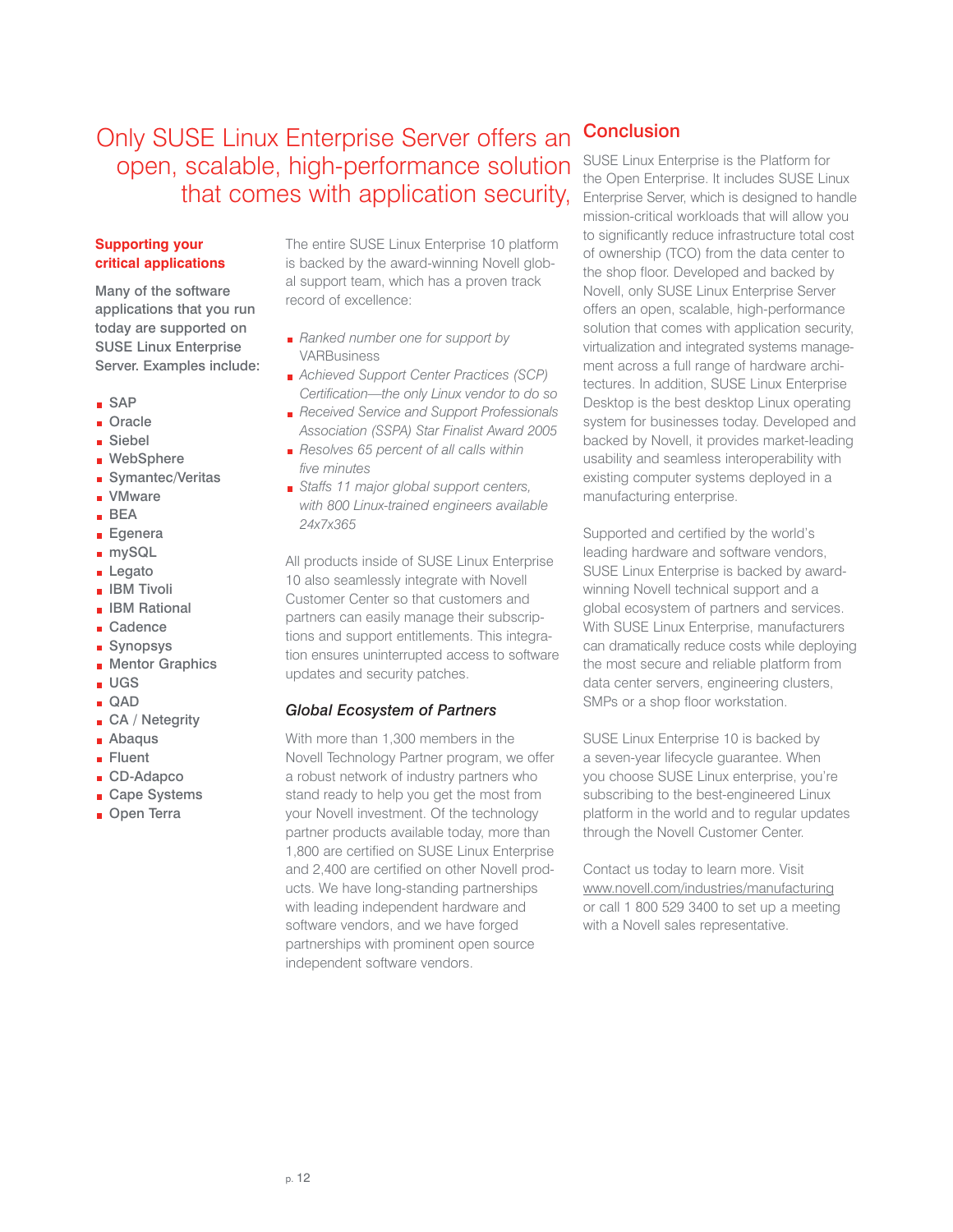#### *The Benefits of SUSE Linux Enterprise Server*

When you choose SUSE Linux Enterprise Server, you get the following benefits:

- A cost-effective data center solution. *SUSE Linux Enterprise Server enables virtualization and offers wide-ranging hardware compatibility, integrated management, and flexible subscriptions, making it the industry leader in lowering the total cost of owning and managing your data center and shop floor.*
- **Powerful, integrated security.** Only *SUSE Linux Enterprise Server comes with integrated security to provide ironclad protection for your systems and processes at no extra cost.*
- Superior performance and reliability. *SUSE Linux Enterprise Server delivers UNIX-like performance and reliability on commodity blades and servers as well as high-end mainframes.*
- Best-engineered server. *SUSE Linux Enterprise Server is the best-engineered server available for your rigorous data center and shop floor quality assurance processes.*
- Essential business services. *SUSE Linux Enterprise Server offers out-of-the box support for more than 1,000 open source applications, including Web application servers and databases as well as file, network, print and security services. In addition, 1,300 partners provide 1,700 applications that are certified to run on SUSE Linux Enterprise Server and span a broad range of horizontal and vertical markets.*
- Flexible, easy-to-use management tools. *SUSE Linux Enterprise Server offers significant IT savings with a set of intuitive management resources, including AutoYaST for automated installation and Novell ZENworks Linux Management for easy remote administration.*
- World-class support. *SUSE Linux Enterprise Server is backed by the award-winning Novell global support team with a proven track record of excellence.*

#### *The Benefits of SUSE Linux Enterprise Desktop*

When you choose SUSE Linux Enterprise Desktop, you get the following benefits:

- All-in-one desktop solution. *Novell maintains one of the industry's largest Linux desktop development teams to deliver an all-in-one solution that includes an office suite (OpenOffice.org 2.0 Novell Edition); a Web browser (Mozilla\* Firefox\*); a collaboration suite (Novell Evolution™); instant messaging (Gaim instant messenger); file organization (Novell iFolder® file and access management) and multimedia support for Adobe\*, Macromedia\* and RealNetworks\*.*
- Market-leading usability. *SUSE Linux Enterprise Desktop was designed with the end user in mind, making the system intuitive and easy to navigate from the outset. New usability features include an enhanced user interface, redesigned menus and tightly integrated applications.*
- Seamless interoperability with existing enterprise systems. *SUSE Linux Enterprise Desktop operates seamlessly with existing IT systems, allowing organizations to leverage their existing investments. This means that SUSE Linux Enterprise Desktop readily coexists with Windows, Mac, UNIX and other operating systems.*
- Easy remote administration. *SUSE Linux Enterprise Desktop includes tools such as AutoYaST automated installation system and Novell ZENworks Linux Management that make it easy to remotely access, administer, control and configure end-user workstations*
- Network standards support. *Improved network support allows users to continue using their current network and provide the same standards for security, including Novell eDirectory™ and Active Directory\*. In addition, new wireless network capabilities allow users to easily utilize available wireless networks.*

SUSE Linux Enterprise Desktop operates seamlessly with existing IT systems, allowing organizations to leverage their existing investments.